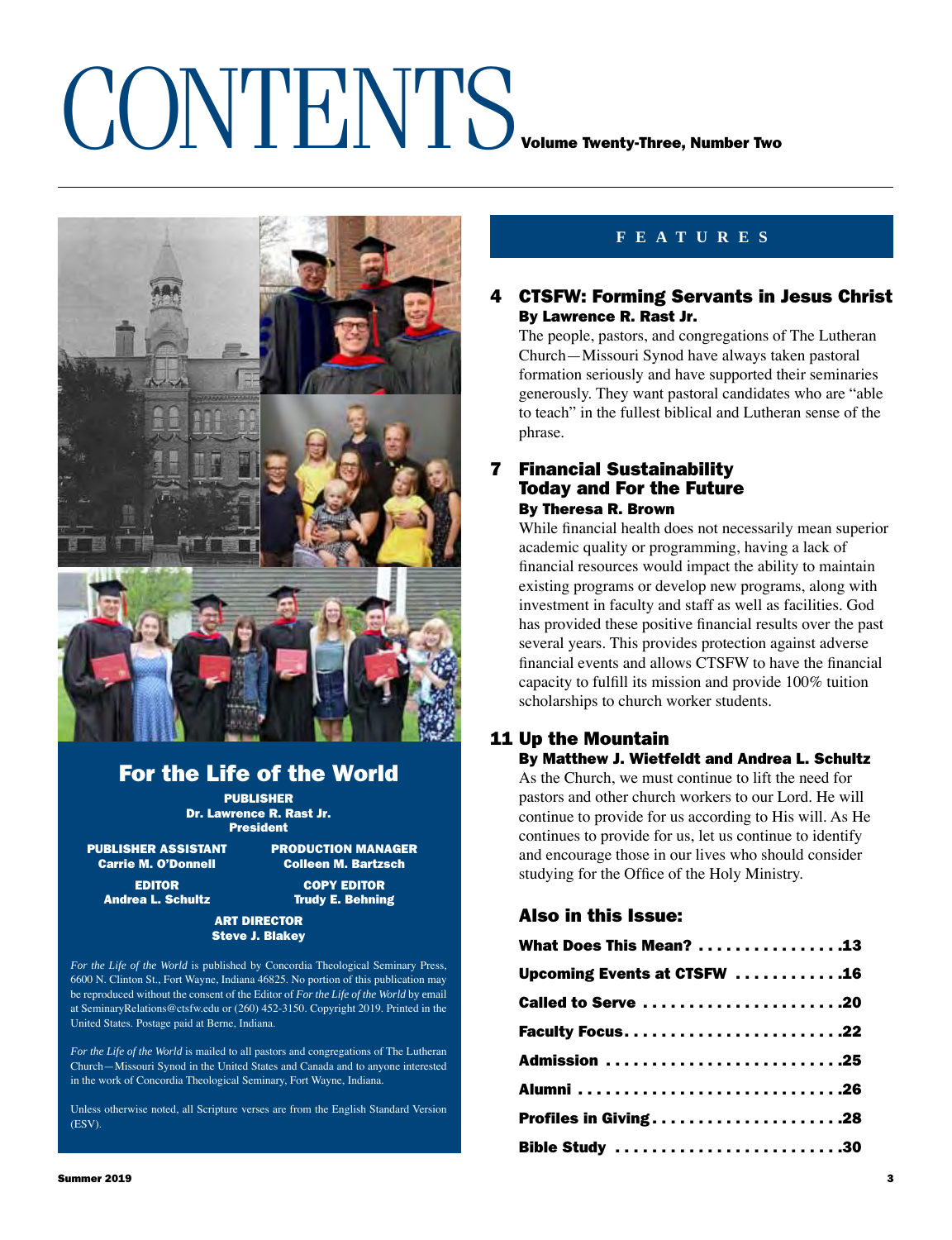# Up the Mountain

*How beautiful upon the mountains are the feet of him who brings good news, who publishes peace, who brings good news of happiness, who publishes salvation, who says to Zion, "Your God reigns."* Isaiah 52:7

 $\prod_{\text{mals}}$ here is nothing easy about climbing a mountain. You must prepare yourself both physically and mentally for the task at hand, securing provisions appropriate to the duration of your travels and mapping a route beforehand so that you can make it to the top.

Getting to the summit of the mountain is an exhilarating experience. Not only have you conquered the climb, you now get to experience the view from the top, which only a select few will ever see. At that moment, the cost of the preparation, hard work, and training is wiped out.

The mountains we currently face in The Lutheran Church—Missouri Synod (LCMS) are built on numbers. Year after year, CTSFW and our sister seminary in St. Louis have to tell our brothers and sisters in Christ that we simply do not have enough candidates for them. This past April, 22 calls for candidates from congregations had to go unfilled. In 2018, that number was 29. According to projections published by the LCMS Office of Rosters and Statistics in 2017, though membership in the LCMS will have dropped from about 2 million baptized members to 1.3-1.5 million within 15 years, the number of congregations (though shrinking individually in membership size) will hold largely steady at close to 6,000. The number of joining congregations won't quite keep up with the number of those closing, but the widening gap isn't a substantial one, staying within a couple hundred net loss of congregations.

The problem finds its focus in the age of our currently active pastors. Today, the average age is 52. Thirty-five percent of all active pastors (the largest portion) are 55-64 and the next largest at 21% are those 45-54. Only 9% of today's pastors are under 35. Though retirement age

### Ages of Active Ordained Ministers

 $\blacksquare$  Under 35 = 9%  $\blacksquare$  35-44 = 16%  $\blacksquare$  45-54 = 21%  $\blacksquare$  55-64 = 35%  $\blacksquare$  65-74 = 15%  $\blacksquare$  75-84 = 3%  $\blacksquare$  85-94 = 1%

### **Average age: 52 years old**

has increased from 65 to 69 since 1998, by the early 2030s over half of current active ministers will be 70 or older while the number of new graduates entering the ministry declines annually by about 5%. As pastors age and retire, more congregations become unfilled vacancies. This typically leads to a decrease in members, the remainder of whom can then no longer afford a pastor (even if one should become available). This drives membership down even more. The negative loop feeds itself.

Please note, however, that we do not quote these statistics to frighten the Church into response; we rest on God's promises, who has and will continue to

preserve His bride, providing for her in both plenty and want. The need isn't even new to the LCMS. When our founders first came to the Midwest they found the frontier full of spiritual challenges. Today is no different. We see the rise of the religious *"*Nones,*ˮ* who claim no religious identity. Persecution of Christians throughout the world is a growing threat. The mountain seems insurmountable. Yet, like our founders, we pray to the Lord of the harvest, and consider how we, in our individual vocations, can climb it.

There are different solutions to propose and do, according to who we are and where God has placed

us, whether in Synod, in one of the seminaries, in some other organization, or in a congregation, urban or rural. Yet even as a single sheep in Christ's flock, you have a path forward. First, remain in Word and Sacrament. All good flows from the